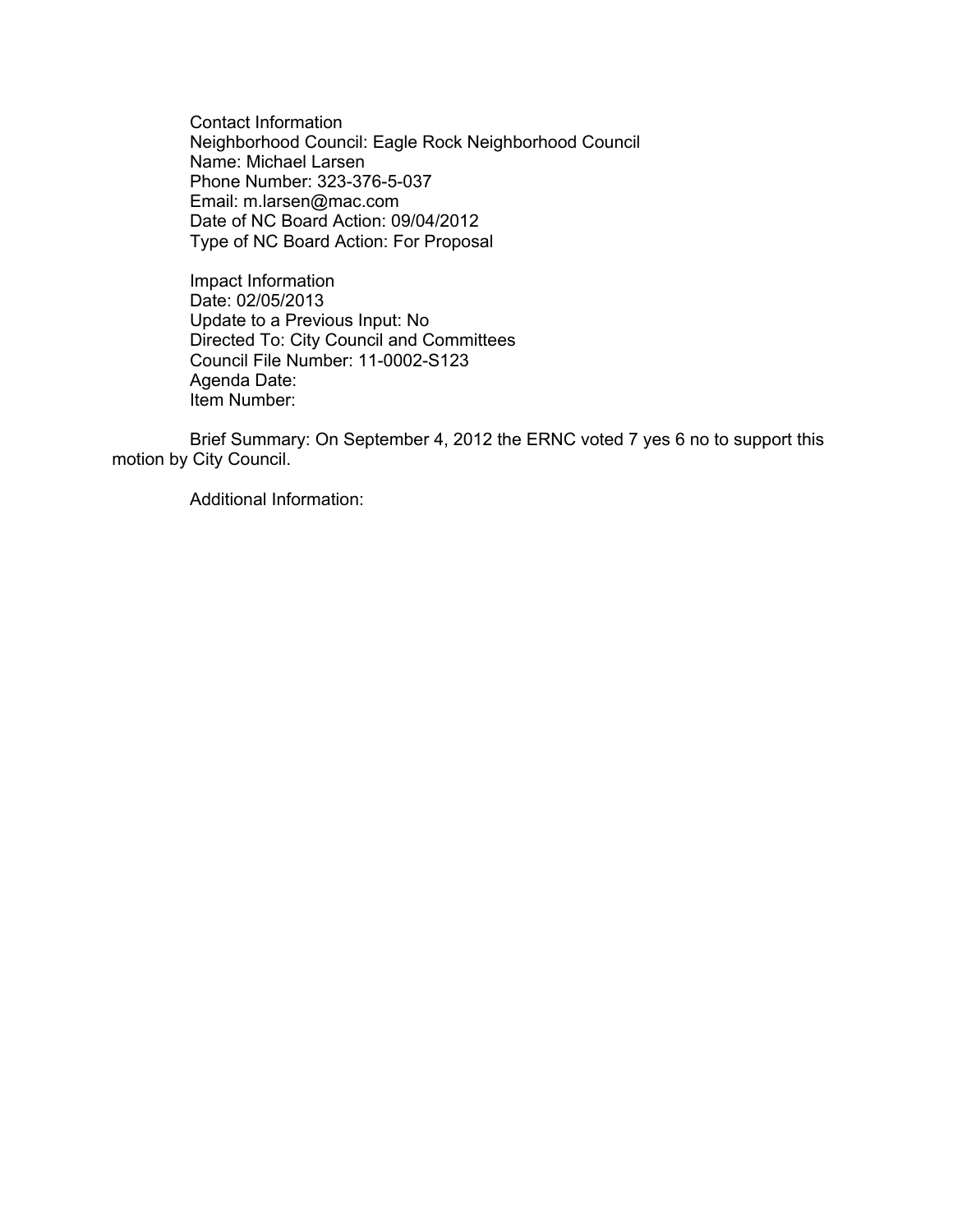#### **EAGLE ROCK NEIGHBORHOOD COUNCIL Held at Eagle Rock City Hall 2035 Colorado Blvd, Los Angeles, CA 90041 GENERAL BOARD MEETING September 4, 2012**

## APPROVED

### **1. CALL TO ORDER/ROLL CALL**

Michael Larsen Pres. called the meeting to order at 7:06 p.m. with welcome and roll call.

**Present**:Michael Larsen, Pres; Michael Nogueira, Vice Pres; Robert Guevara, Secy; Osbaldo Luna, Interim Treasurer; Stephan Early, Immediate Past President; Peter Hilton, Caroline Roncalli, Duy Tran, Carolee Watson, Maria Nazario, Irena Seta, David Klinger, Jared Hardy, Brian Cawley. **Absent**: Oren Bitan, Alejandro Jimenez, Daniel Law, David Kofahl. **City Representatives:** Nate Hayward, Field Deputy, CD 14. Mark Schlageter, Policy Director for CD 14

#### NO QUORUM

**Mike L:** Please state whether or not you are running in the coming election

| Running | <b>Not Running</b> | <b>Undecided</b> |
|---------|--------------------|------------------|
| Peter   | Mike L             | Carolee          |
| Duy     | Osbaldo            | Caroline         |
| Robert  | Stephan            | Maria            |
| Irene   | David Klinger      |                  |
| Mike N. | Brian C            |                  |
|         | Jared              |                  |

# **2. PUBLIC COMMENT**

**Dr. Frederick Pickel – DWP Exec Dir Rate Payer Advocate** (PowerPoint): I was appointed on Feb. 14 to this new city position which was created for greater transparency of DWP. Position is to provide a public independent analysis of power and water rates. I look at the overall rates and also who pays what within the city – the residential customers vs commercial customers. Also I look at planning – the overall budget process, specific projects and DWP's strategic plans. Other duties are complaint review and other special issues. There is a process for getting things to a vote to the full Council. I am currently working on a rate proposal and a water rate proposal and was provided the potential ordinances. I released my response on Aug 22, and it's now available to the public via the City website. DWP will meet on Sept. 12 and City Council Energy Environment Committee headed by Councilmember Huizar on Sept. 19 and City Council will meet on it Sept. 24. I am recommending an increase on power for a 2 year period, since they have not had many increases. **Peter:** Coming to an ERNC meeting and pleading for a rate increase for DWP, is synonymous with banks pleading for more money. I have never seen DWP do anything for us. They say they are strapped but their employees and boards get raises, and they have their hand out to us. They need to give the people of this City a break. Anytime DWP comes with their hand out I say "no". **Frederick:** DWP has a 2 year mandate to work on getting salaries and other things in line. Capital programs are the big money. **Peter:** You have your employees get a 26% raise that goes on their pension. **Frederick**: That is a long term labor agreement. **Robert:** The 15 councilmembers passed the duty to the one rate payer advocate. **Frederick**: I was on the NC and I am familiar with what was envisioned, there is not much on the specifics, we are making it up as we go along. **Mike L:** Are the Feds involved in any way; any help from them? **Frederick**: No it is all on us. **Bob Gotham, stakeholder**: If you put solar panels on your roof, it is likely that you will generate more power than you need and in some areas you can sell it back to the utility to lower your bill. **Frederick:** DWP is not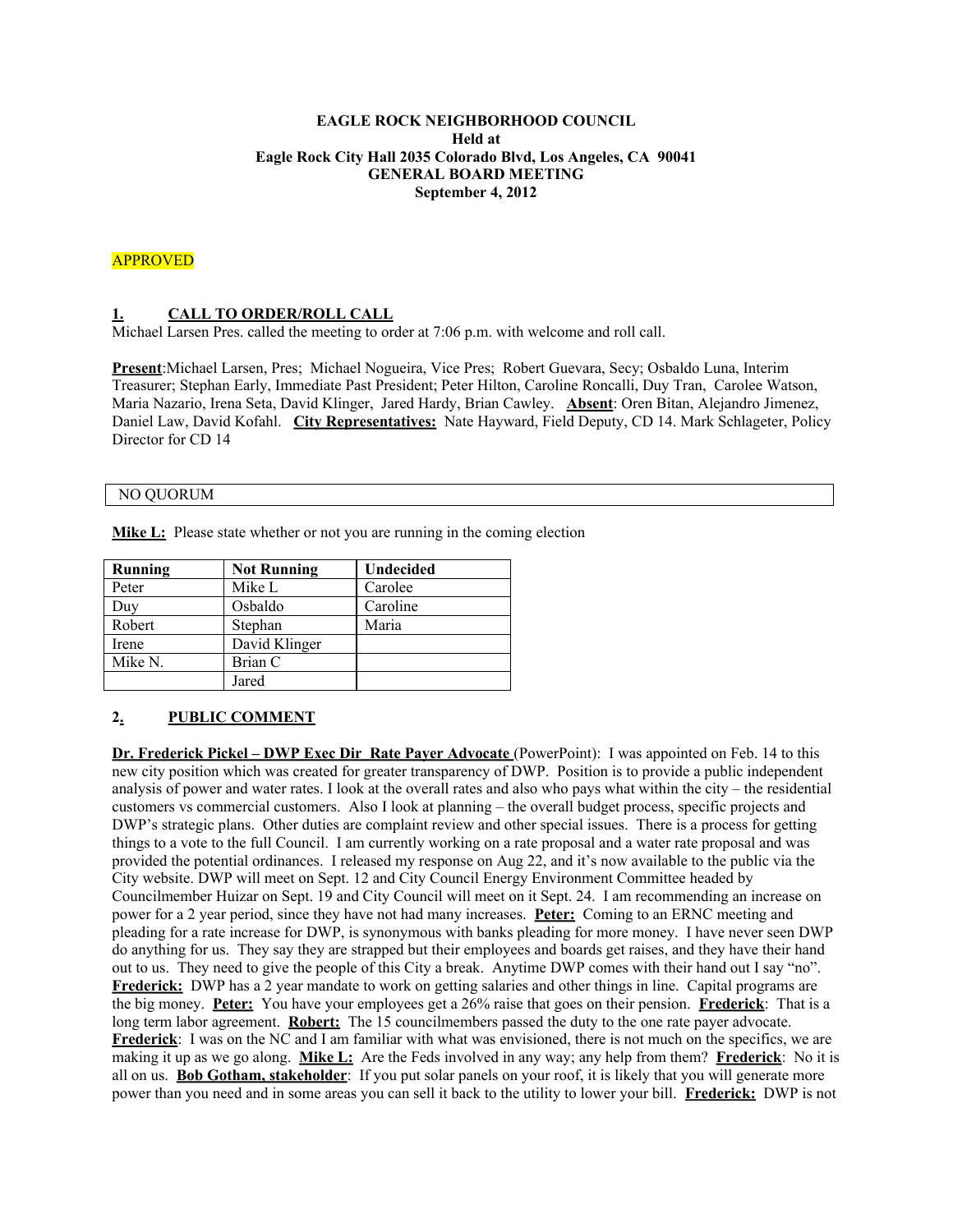paying people to produce excess; it is a whole separate program. **Peter:** We have 2 or 3 companies that do that in Eagle Rock, and DWP's sign off is about 18 months. DWP does not want them on people's homes because it reduces their bottom line. **Frederick;** I have not heard that their backlog is 18 months. **Ruby DeVera, stakeholder**: Was this a ballot proposition? **Frederick**: This was a ballot proposition. It goes to DWP board, then to City Council and then the Mayor, the week of Sept. 24 or 25. **Tim Ryder, stakeholder**: What are the salaries now, about \$400K plus bonuses? **Frederick**; There is only one individual in that category. Online there is a link to job category salaries, compared to other utilities across the US. Also online there is a calculator to estimate your utility rates. **Mark Schlageter, Policy Director for CD 14:** The release of this being online is the new transparency that the Advocate office has been building. We now have more information available than we did before. That makes City Council's job easier.

# QUORUM

#### **3. PRESIDENT'S REPORT**

Osbaldo and I took the treasurer's training on Thursday and are now certified to pay people and turn in these reports and funding requests. We don't have a P card yet, it will come in about 10 days to me, as Osbaldo is not running again. We are working on the funding approvals of the last few months.

### **TREASURER'S REPORT**

**Osbaldo (handout)**: It is not as easy as before for NCs to give away money. You who want funding have to give us a lot more information now than in the past. Our new fiscal budget is \$37,000. **Maria:** Where is election on this? **Mike L:** That is a totally separate budget, we have it all. **Mike N:** There are a lot of people asking for money tonight. If we allocate every request tonight we would spend \$23,000 and this new president will have \$13,000 to spend for the rest of the year. **Maria:** We also have spending items to subtract that are not funding requests as well as what's in the budget pending. **Mike L**: We have \$16,000 for outreach – so we could put Veterans' Parade there, \$15,400 for Neighborhood Grants and Operations \$6,200 in the budget for minutes. That leaves us \$21,000 for grants. **Peter:** we need to go over our finances before we look at the fundraising requests.

**MOTION** by Mike N that we approve the budget dated September 4, as submitted. **SECOND:** Stephan

**VOTE:** 10 in favor. 0 opposed. 3 Abstain: Jared, Carolee and Caroline.

### **4. LAND USE**

**Peter:** We had a 7/11 rep come, but he did not want to make a presentation, so we tabled it. They are not coming before the board. We told the man who came he had to make a presentation before we could make a recommendation. **Nate, CD 14:** I was there and the guy did not want to get up, apparently he was new. **Peter**: We had an informal presentation on a 15 unit development on Tonawanda, and they will come back and make a full presentation. **Mike N:** This is near Toland Way. **Peter:** We told him what he needed to bring, plans, building size, parking, etc. **Mike N**: This was 4 bungalows they wanted to turn into 14 or 15 units but it was too small for parking; we told him to talk to the neighbors. **Mike L:** Organix Grocery has finally opened.

### **5. CD 14 REPORT**

**Nate Hayward** (flyers): I am the new field deputy; I was covering Highland Park where I live. Regarding the 710 fwy project, some people in the area and Pasadena were worried the freeway would be going through their homes; a 6 lane highway around highway 64; and a tunnel that would exit in Eagle Rock by the Pilipino Church. The Councilman's office introduced a resolution opposing every route except for the main route Caltrans started building many years ago. He did not oppose that because we were promised information about that route. It was heard last Monday in the Transportation Committee. The amended resolution opposes all tunnels and routes. So if Caltrans goes forward and City of LA opposes it, then Caltrans has to go into negotiations with the City. On Sept. 19 will be a community meeting sponsored by Councilmember Huizar at El Sereno Senior Center. Come out and make your voice heard and get an understanding. **Peter:** I heard the EIR was going to be relaxed to get these things through. **Nate:** It got killed. The only thing that is getting through is Bike Lanes, everything else got killed in legislature. Only routes are straight ones A-B. A bus rapid transit and light rail, and transportation system management (striping). **Mike L:** We have a liaison, Nancy Campo, she can't make it on Tuesdays, but keeps us informed. We thank her for her help. We also want to thank the Council for acting quickly on this.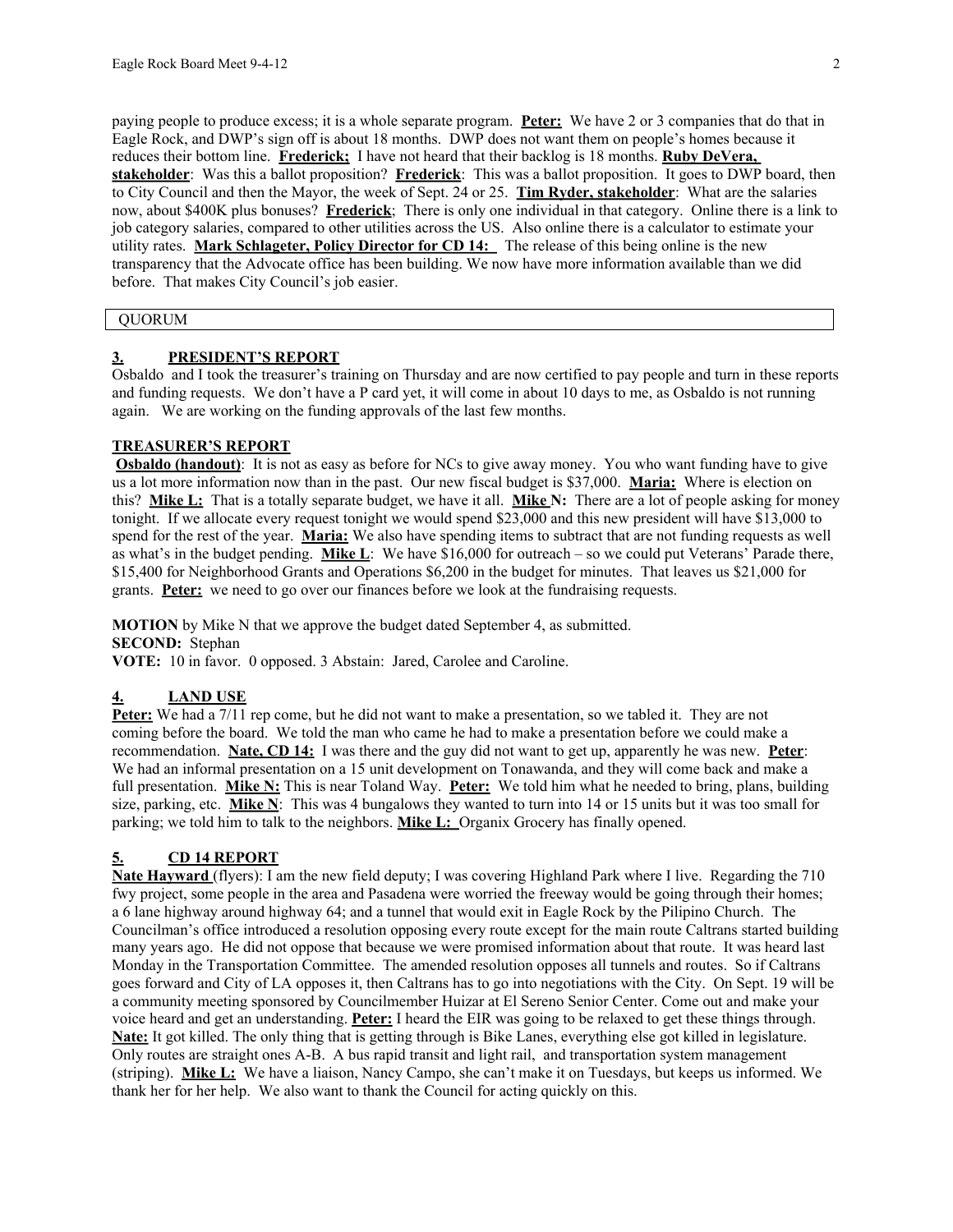#### **6. BUSINESS DIRECTOR VACANCY**

**Mike L:** Nominations and self-nominations are open for anyone who wants to be business director for one month until the October election. Seeing none, nominations are closed.

## **7. LAPD BLEND FUNDING**

**Mike L:** Sgt. Ruben Aellano is here for BLEND. They are asking for \$1,498.76 for their boxing program. We had a full presentation last month but did not have a quorum to vote on it. **Sgt. Aellano**: Our program is solely funded through the community. Two officers run the boxing program which has been very successful. When cadets worked the Dodger games they got paid, but that was discontinued. We have also had fundraisers. **Mike L:** This is open to all in Eagle Rock? **Sgt. Aellano**: It's open to everyone in the Northeast area. The only criteria we have is that kids keep their grades up. **Mike N:** How many NCs have pledged money in Northeast? **Sgt. Aellano**: Silverlake, \$900. Echo Park (\$3,000). Glassell \$2500.

**MOTION** by Peter recommending that the ERNC approve \$1,000 for the BLEND program **SECOND:** Stephan

**8. Kay Belchern, stakeholder**: The Dodgers gave \$30,000 for that program, and now we are down to what we get from Neighborhood Councils and fundraising. This program gets kids off the street. I am on the board of BLEND. **Mike N**: Highland Park has not given yet? **Kay:** Yes they have. They Sgt is not the treasurer and we did not come with that information.

**FRIENDLY AMENDMENT** by Osbaldo recommending ERNC allocate \$1,400 for BLEND. **Peter:** I reject the friendly amendment, as they can come back if they need more. That's the way we have to start doing business.

**VOTE**: 8 In favor. 3 Opposed. 2 Abstain: Osbaldo and Caroline.

### **9. MOVE TO AMEND STUDY GROUP**

**Ann Porter:** I am here again to ask the ERNC to approve and submit a Community Impact Statement in support of City Council's Resolution which supports an amendment establishing that only humans, not corporations are persons entitled to constitutional rights. The City council passed theirs in 2011. (Read her statement)

**MOTION** by Stephan recommending that the ERNC approve a CIS in support of this amendment. **SECOND**: Osbaldo

Open discussion about amendment and role of unions

**FRIENDLY AMENDEMENT** by Osbaldo that the following language be included in the draft CIS statement to say "corporations and/or Unions" Stephan accepts friendly amendment.

**VOTE on Amendment**: 5 in Favor. 8 Opposed. 0 Abstain. Amendment fails.

**MOTION for Original Recommendation** by Jared recommending that the ERNC approve the original CIS resolution as is **SECOND:** Stephan **VOTE:** 7 Yes. 6 Opposed. 0 Abstain.

### **10. VETERANS' DAY PARADE FUNDING REQUEST**

**Mike L:** This is their 7<sup>th</sup> year of ERNC funding. Ruby is back asking for \$5,000. This is an outreach expenditure, rather than a Neighborhood Purpose Grant. **Maria:** I think this is in our budget as a line item. **Mike L**: It is in our budget for \$5,000. **Ruby DeVera, Parade Chair** (handouts): I approach other NCs for funding as well. The parade is run by about 60 volunteers starting in March. This year's theme, is "Honoring those who Served." This is a postcard flyer that can be returned if you want to recognize a veteran. This year we are approaching Highland Park, because of the route going through Veterans Sq. The route is Station 55 on York to Figueroa to Veterans Sq. This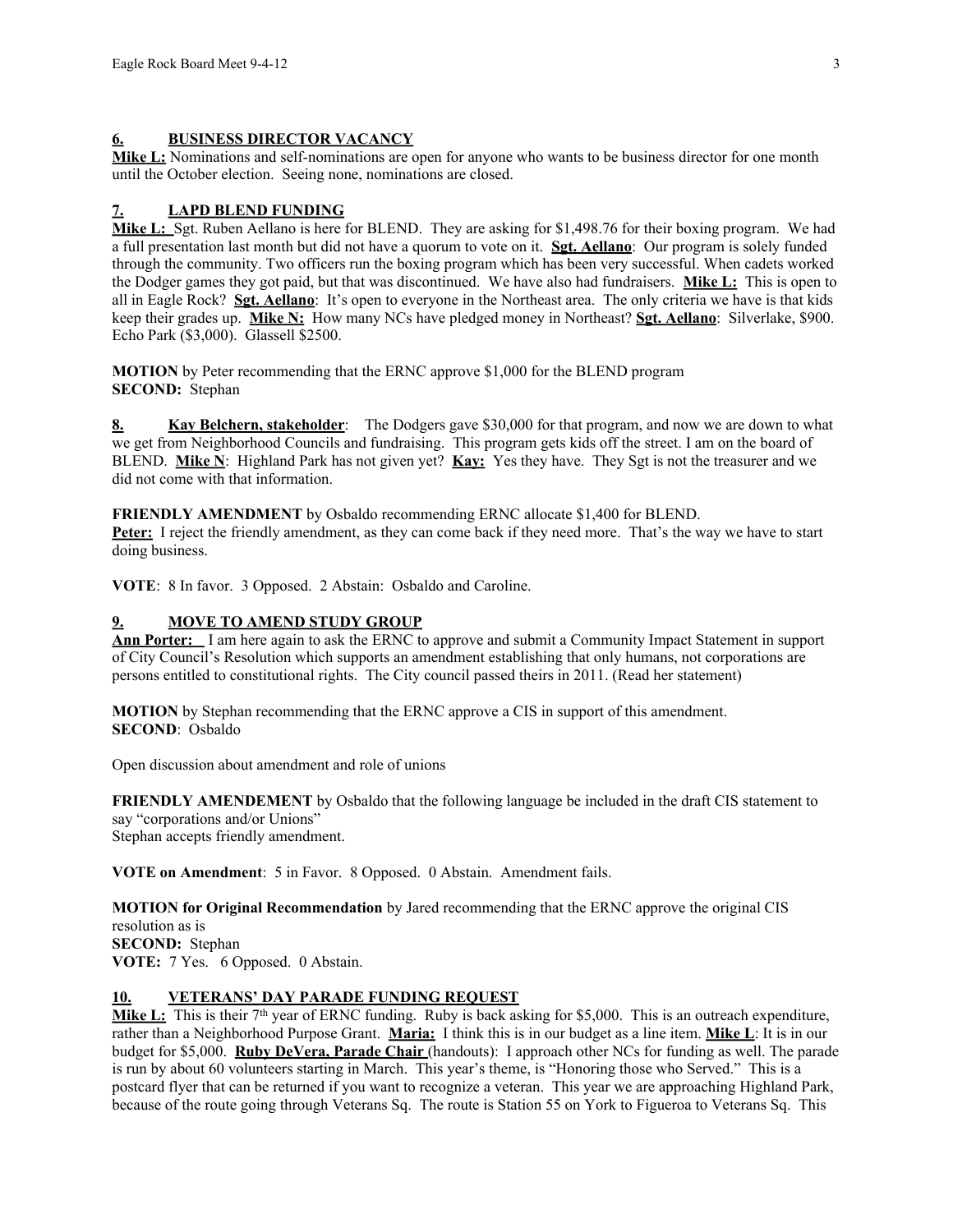year is the 125<sup>th</sup> anniversary of Oxy College and they are a major sponsor for \$2,000 and our grand marshal is an alumni of Oxy and a veteran. There will also be a free concert and presentations. **Mike N**: Have you received any money from Highland Park yet? **Ruby:** Nothing yet we asked for \$1,000. **Maria**: There is road construction on Eagle Rock Blvd. **Ruby**: They should be done before then. For the Souvenir journal last year we started charging \$100 to elected officials for their message, and it helps with costs**. Mike L**: We pay for outreach items that our name go on. So it is not a block grant. **Peter:** We have to look again, at what we are spending; only 2 blocks of the parade are in ERNC, and look at what the return is. **Robert:** The way Peter is looking at it is mapping, look at it as a NE event; as all communities are so close to each other, we are a neighborhood. **Peter**: Ruby, according to your application you got from Glassesll Park \$3,000; Cypress \$1500; Highland \$1,000. So if we balance out the giving, we should give them \$1,000 for outreach which is reasonable.

**MOTION** by Peter recommending that the ERNC approve \$1,000 for the Veterans' Day Parade **SECOND:** Mike N

**Robert:** What was last year's funding? **Osbaldo:** I think she came in under at \$4500. **Kay:** I volunteer and this is a big parade, it is not a matter of what community, it has been in Eagle Rock all these years. We are celebrating and honoring our Vets.

**FRIENDLY AMENDMENT** by Osbaldo that because it is easier for us to pay a vendor I am recommending that ERNC approve the Veterans' Parade printing costs of \$1,500 with our ERNC name on it as well as flyers and postcards. Peter accepts.

**VOTE:** 9 in Favor. 0 -Opposed. 3-Abstain Caroline, David, and Peter

#### **11. APPROVAL OF JULY MINUTES**

**Robert:** I did not distribute July. Minutes tabled.

#### **12. APPROVAL OF AUGUST MINUTES**

**Mike L:** In August no quorum, so just notes.

#### **13. ELECTION UPDATE**

**Mike L:** 3 candidates so far were listed online; Nelson Grande, for President. Tim Ryder, Public Safety Director and Mat Herring. For our election we have the ad up on Patch.com, and some of you took election flyers to distribute. Oct. 6 we have to get organized for the music festival with materials about the election; we want to add candidates to our materials. Who will volunteer to coordinate a schedule – Maria volunteered and will include Alejandro.

The October meeting is the last full meeting of this board.

## **14. TAKE BACK THE BLVD REQUEST FOR FUNDING**

**Bob Gotham:** (application, handout) We appreciate your funding from last year. We focused on community outreach. This is a legacy project, to change the character of Eagle Rock to a small downtown feel. I think you should approve our request, because when it is done, it is a gift that keeps on giving by changing the quality of life for years to come. Bill Roschen, Pres of Planning Commission said he thinks it is the most exciting transformation of an area he has seen. For the next year we will be identifying grants that address what we want to get done on the Blvd. We are asking you for \$4,900 to hire grant writers. We are working with DOT to see what we could get done for free. **Peter**: Where are grant writers coming from? **Bob:** We have a consultant, who has a list of grant writers. **Brian**: We interviewed several people to be consultants. **Osbaldo:** When was it launched and how many grants so far? **Bob:** TERA has given \$5,000 and Council gave us \$5,000 and some in-kind in printing and ERNC about \$2500 last year. This year so far Council will help us with \$5,000 and TERA \$1,000. **Robert:** What is bothering me is you are asking us to provide money to hire someone else to get a block grant. When you look at that we are funding a salary, if it were vendor fees then I would feel more comfortable. **Bob:** We don't know who will write the grant until we find a grant application to do. **Duy:** Expected completion date is 2014; are you expecting to come back next year? **Bob:** I am expecting to use what you give us this year.

[There may be a conflict of interest, with Maria because she is a board member of TERA and they are the sponsoring agency for Take Back the Boulevard. Michael L, David and Jared are also TERA members. Mike N